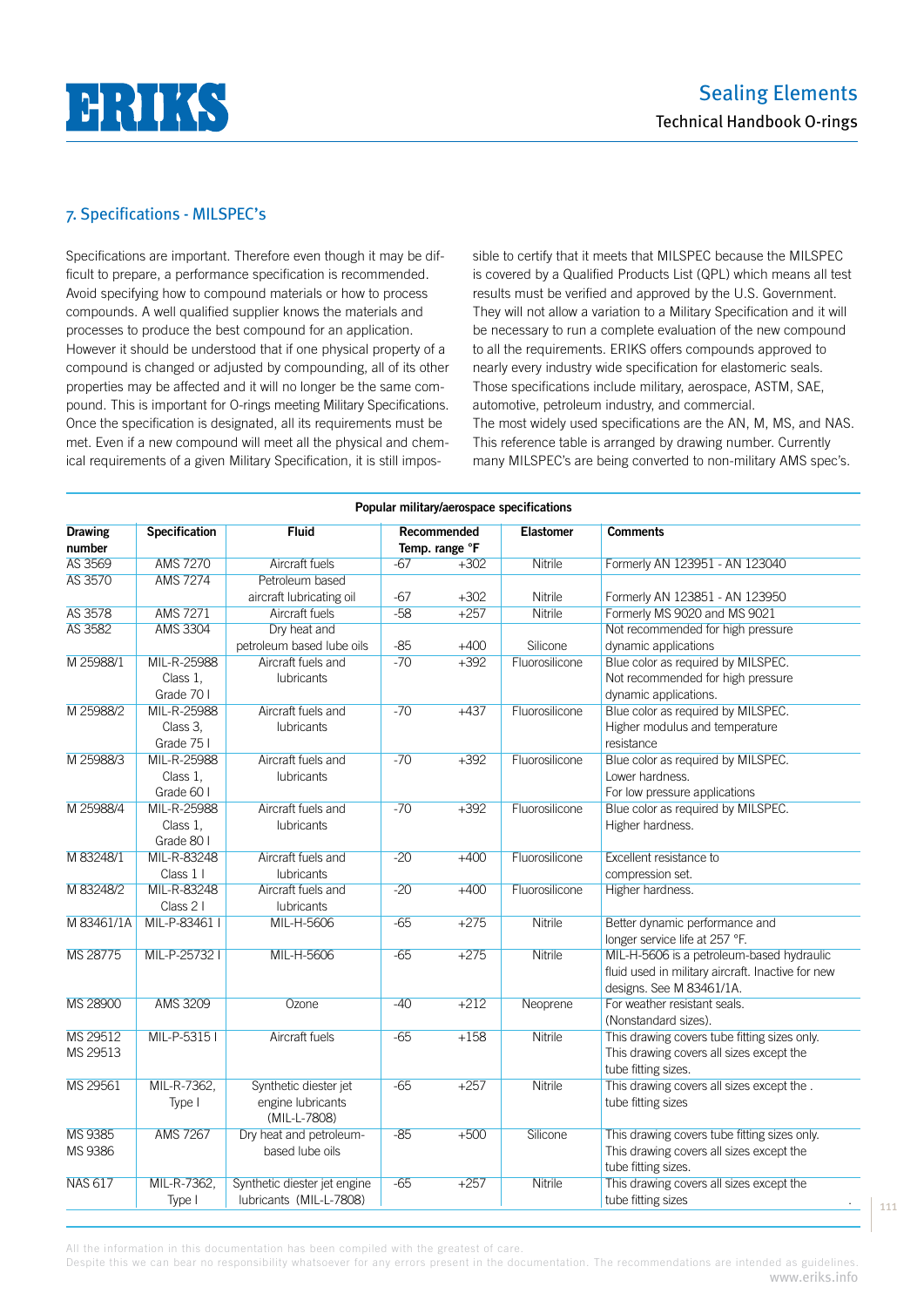

# 7. Specifications

There are some major points which must always be considered when preparing any specification. Different size parts give different results and all parts with varying cross section or shape will not meet specific properties set up on another particular part or on test specimens cut from a standard test sheet. Therefore always use standard test specimen or the same cross section of the O-ring. It is also recommended

that standard test methods be used whenever possible. ERIKS data are specified according ISO, ASTM, and DIN Test standards.





All the information in this documentation has been compiled with the greatest of care.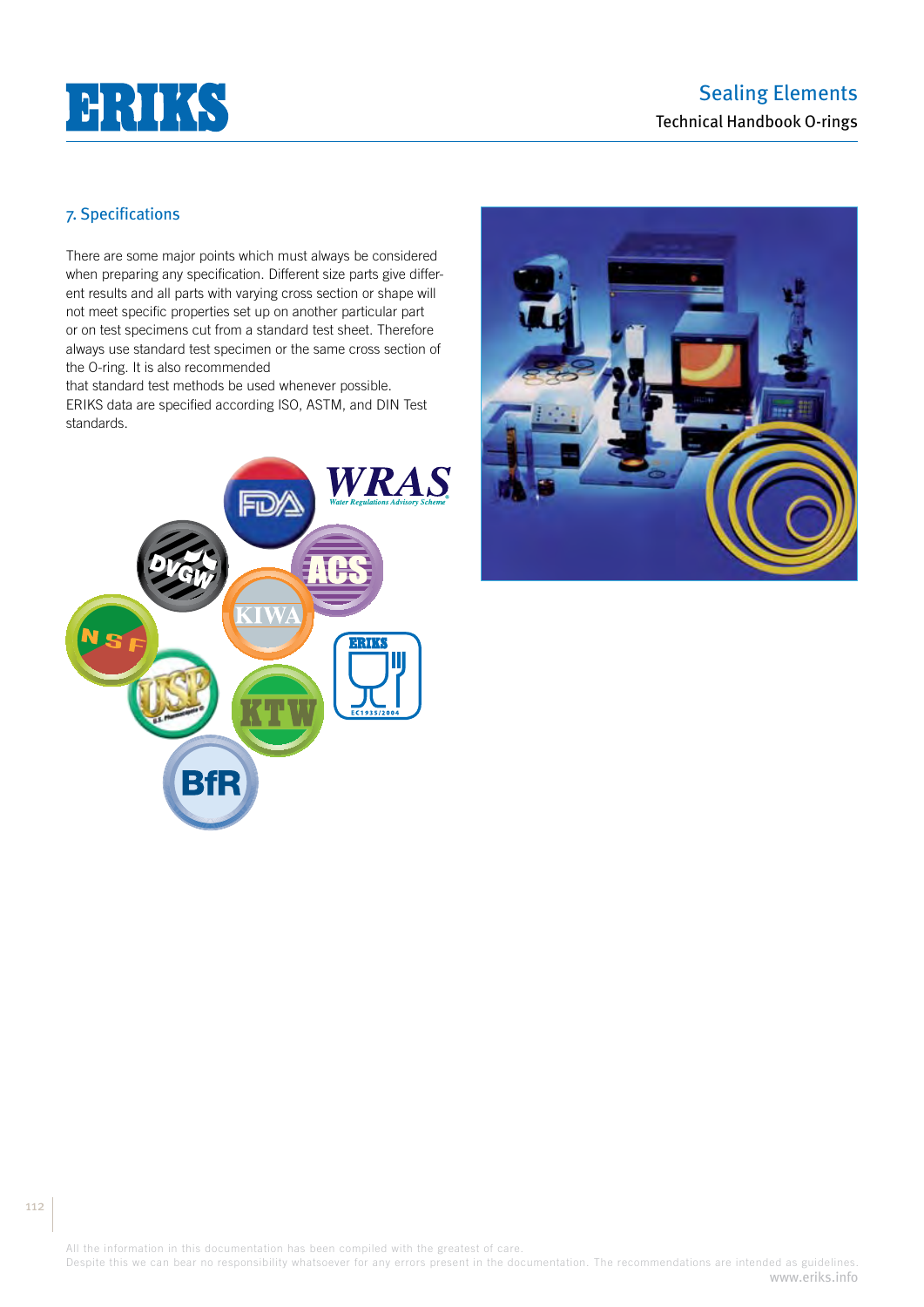# **HHIK**

## 7. Specifications - ASTM D2000

#### **ASTM D2000 Specification**

One of the most versatile specifications in the Rubber Industry is ASTM D2000. In this specification the various classes, grades, and suffixes are used to define specific properties of elastomers.

#### **ASTM D2000 protocol**

Because there are at least as many elastomer compound choices as there are metallic products, how can one make an informed elastomer seal selection?

The relative performance capabilities of elastomers can be generally defined by a test protocol identified as American Society for Testing and Materials (ASTM) D-2000. This protocol positions an elastomer as a function of its thermal stability and oil resistance, both measured under well-defined test conditions.

Significant differences exist in the per-formance capabilities of the different elastomers. Those with more limited performance are recognized as mid- performance elastomers, including butyl rubber, chloroprene rubber (CR), ethylene propylene rubber (EDPM), and acrylonitrile-butadiene rubber (NBR).

Those with the broadest capabilities are high-performance elastomers. They include fluoroelastomers and perfluoroelastomers.

Yet, ASTM D2000 does not address resistance to harsh media and aggressive environments encountered in the chemical industry. These include acids, bases, solvents, heat-transfer fluids, oxidizers, water, steam, etc. Unlike ASTM #3 oil used in the ASTM D2000 protocol, chemical plant media may attack the elastomer's back-bone, crosslinks, and/or fillers leading to loss of resiliency (memory) and seal failure.

Although ASTM D2000 is a good predictive starting point, one must accurately identify the media to correctly select an elastomer for many applications.

The following example shows a typical ASTM D2000 callout. Below is a breakdown explaining what the different positions mean.

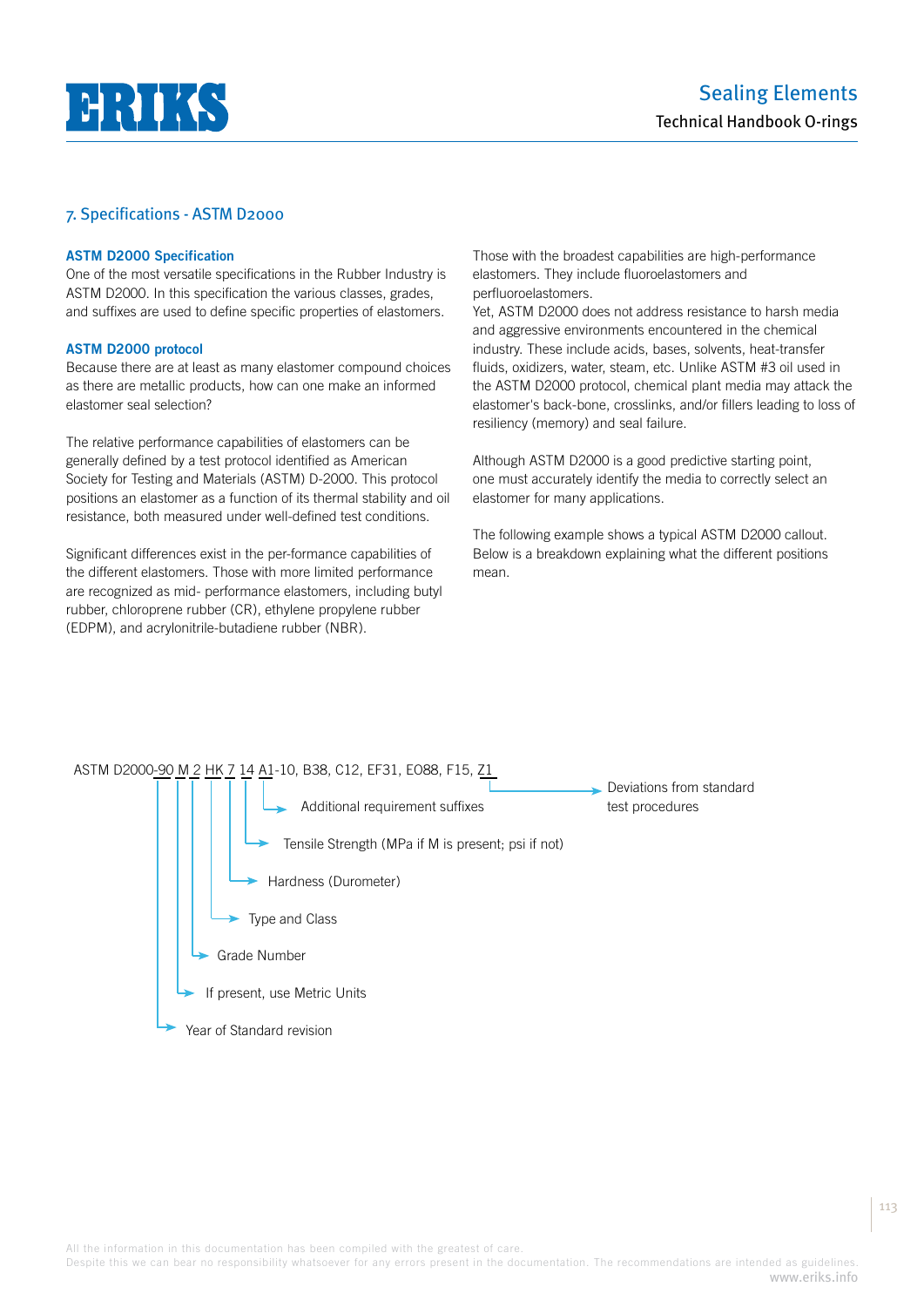

# 7. Specifications - ASTM D2000

Confusion often seems to start at the number 90. This just defines the revision year of ASTM D2000 to which the particular line callout makes reference. The appearance of an 'm' (or lack of) determines the units to be used for properties such as tensile strength, temperature or tear strength. If an M begins the line callout, Sl units (metric) will be used - MPa (tensile), °C, kN/m (tear). If it is not there, English units are employed so that tensile will be in psi, temperatures in °F, and tear strength in psi.

After the M, a Grade Number is selected that defines the test requirements to which a material of a given Type and Class can be tested. A grade of 1 indicates only basic properties are required while numbers 2-9 imply additional testing requirements such as low temperature brittleness or special heat aging tests. (Note: not all grade numbers are applicable to all material types and classes).

The various material Types and Classes available are best summarized in the following table:

| <b>Material Designation</b> | <b>Type of Polymer Most Often Used</b>           |  |  |  |  |
|-----------------------------|--------------------------------------------------|--|--|--|--|
| (type and class)            |                                                  |  |  |  |  |
| AA                          | Natural, Reclaim, SBR, Butyl, EPDM, Polyisoprene |  |  |  |  |
| AK                          | Polysulfides                                     |  |  |  |  |
| <b>BA</b>                   | EPDM, High Temp SBR and Butyl Compounds          |  |  |  |  |
| BC                          | Chloroprene                                      |  |  |  |  |
| <b>BE</b>                   | Chloroprene                                      |  |  |  |  |
| <b>BF</b>                   | <b>NBR</b>                                       |  |  |  |  |
| <b>BG</b>                   | NBR, Urethanes                                   |  |  |  |  |
| CA                          | <b>EPDM</b>                                      |  |  |  |  |
| <b>CE</b>                   | Chlorosulfonated Polyethylene (Hypalon®)         |  |  |  |  |
| <b>CH</b>                   | NBR, Epichlorohydrin                             |  |  |  |  |
| DA                          | <b>EPDM</b>                                      |  |  |  |  |
| DF                          | Polyacrylic (Butyl acrylate type)                |  |  |  |  |
| DH                          | Polyacrylic                                      |  |  |  |  |
| FC                          | Silicones (High Temp)                            |  |  |  |  |
| FE                          | <b>Silicones</b>                                 |  |  |  |  |
| <b>FK</b>                   | Fluorosilicones                                  |  |  |  |  |
| <b>GE</b>                   | Silicones                                        |  |  |  |  |
| <b>HK</b>                   | Fluorocarbons                                    |  |  |  |  |



All the information in this documentation has been compiled with the greatest of care.

Despite this we can bear no responsibility whatsoever for any errors present in the documentation. The recommendations are intended as guidelines. www.eriks.info